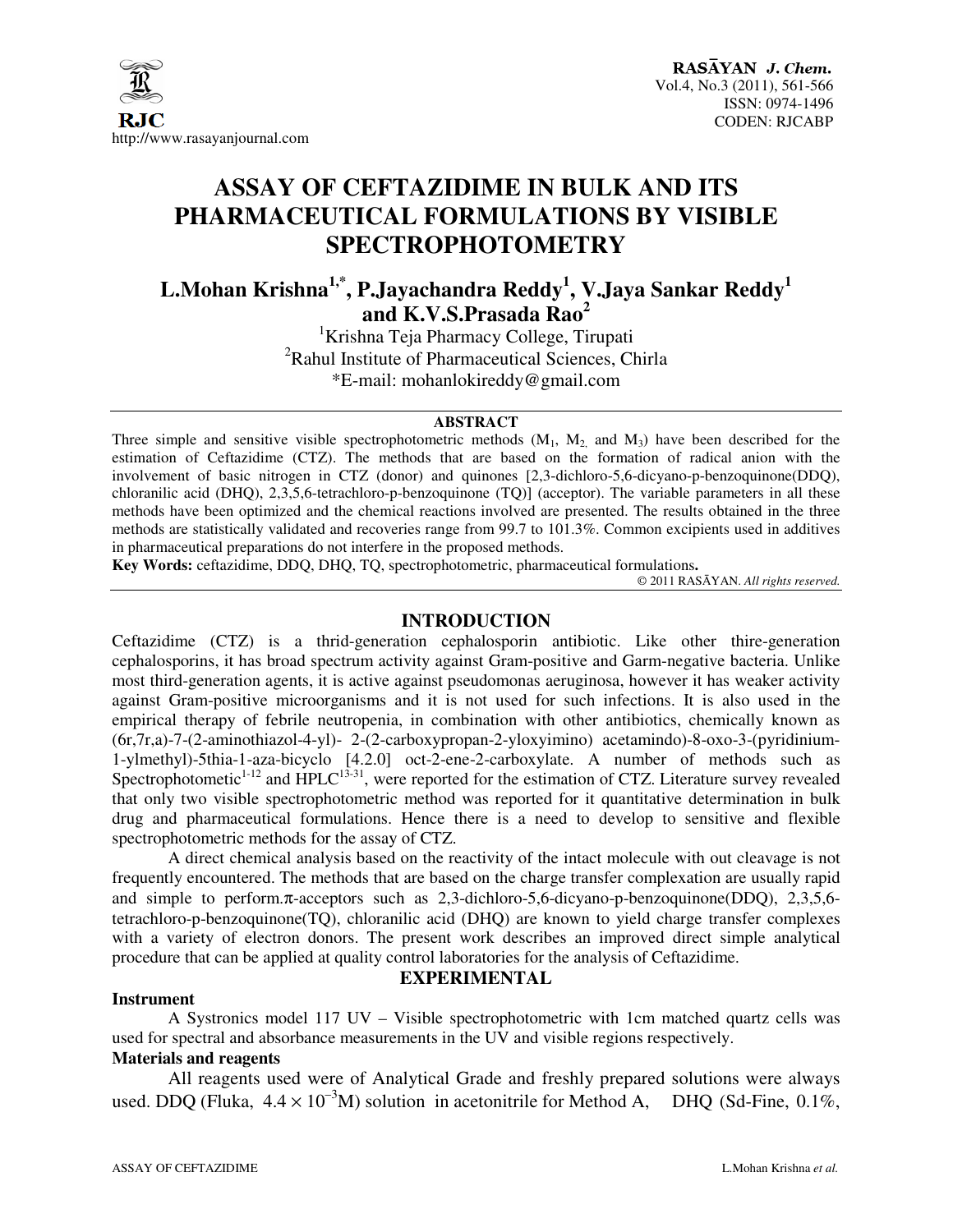$4.785\times 10^{-3}$ M) solution in methanol for Method B, TQ (BDH, 0.1%, 4.067  $\times 10^{-3}$ M) solution in 1.4-dioxane for Method C were prepared.

| Twore it recovered there were intended in point corrent |               |                    |            |  |  |
|---------------------------------------------------------|---------------|--------------------|------------|--|--|
| Acceptor                                                | Reaction time | Solvent            | Absorptiom |  |  |
|                                                         |               |                    | Maxima     |  |  |
|                                                         | 10            | Dimethyl formamide | 620        |  |  |
| <b>DHQ</b>                                              |               | Methanol           | 520        |  |  |
| <b>DDQ</b>                                              |               | Acetonitrile       | 440        |  |  |

Table-1: Reaction time and intensity in polar solvent

| Table-2: Optical Characteristics, Precision and Accuracy of the Proposed Methods for CFT |  |  |  |
|------------------------------------------------------------------------------------------|--|--|--|
|------------------------------------------------------------------------------------------|--|--|--|

| Parameters                                                                  | <b>DDQ</b>          | <b>DHQ</b>            | TQ                  |
|-----------------------------------------------------------------------------|---------------------|-----------------------|---------------------|
| $\lambda_{\text{max}}$ (nm)                                                 | 440                 | 520                   | 620                 |
| Beer's Law limits (µg/mL)                                                   | 20-80               | 20-100                | 20-60               |
| Molar absorptivity $(l \text{ mol}^{-1} \text{cm}^{-1})$                    | $5.258 \times 10^3$ | $3.597 \times 10^{3}$ | $6.417\times10^{3}$ |
| Correlation coefficient (r)                                                 | 0.9999              | 0.9999                | 0.9999              |
| Sandell's sensitivity ( $\mu$ g/cm <sup>2</sup> / 0.001 absorbance<br>unit) | 0.121               | 0.177                 | 0.099               |
| Regression Equation ( $y = a + bc$ )<br>(i) Slope(b)                        | 0.0084              | 0.0056                | 0.0101              |
| (iii) Intercept (a)                                                         | $-0.0066$           | $-0.0031$             | 0.0028              |
| Relative Standard Deviation *                                               | 0.3605              | 0.3544                | 0.3313              |
| % Range of error (confidence limits)<br>$(i)$ 0.05 level                    | 0.301               | 0.296                 | 0.277               |
| $(ii)$ 0.01 level                                                           | 0.446               | 0.438                 | 0.410               |

\*Average of six determinations considered. \*\*Average of three determinations.

|  | Table-3: Assay of CFT in pharmaceutical formulations |
|--|------------------------------------------------------|
|--|------------------------------------------------------|

| Sample   | Labelled         | Amount found by Proposed Methods* |             | %Recovery by Proposed methods**<br>Amount |             |        |        |               |
|----------|------------------|-----------------------------------|-------------|-------------------------------------------|-------------|--------|--------|---------------|
|          | amount           |                                   |             |                                           | found by    |        |        |               |
|          | (mg)             | A                                 | B           | $\mathsf{C}$                              | reference   | A      | B      | $\mathcal{C}$ |
|          |                  |                                   |             |                                           | method      |        |        |               |
| Inj. $1$ | $250$ mg         | $249.7+$                          | 249.59      | $250.09\pm$                               | $250.45\pm$ | 99.96  | 99.88  | 99.83         |
|          |                  | 0.49                              | $\pm 0.62$  | 0.34                                      | 1.24        |        |        |               |
|          |                  | $F = 2.82$                        | $F = 2.38$  | $F=1.46$                                  |             |        |        |               |
|          |                  | $t=0.61$                          | $t=0.47$    | $t=0.86$                                  |             |        |        |               |
| Inj. II  | $250$ mg         | 249.51                            | 249.28      | 249.00                                    | $250.09\pm$ | 99.80  | 99.71  | 99.59         |
|          |                  | $\pm 1.69$                        | $\pm 1.10$  | $\pm 0.83$                                | 0.69        |        |        |               |
|          |                  | $F = 1.45$                        | $F=1.20$    | $F = 1.43$                                |             |        |        |               |
|          |                  | $t=0.71$                          | $t = 1.58$  | $t = 1.71$                                |             |        |        |               |
| Inj. III | $250 \text{ mg}$ | 250.74                            | $249.59\pm$ | 251.86                                    | $249.26\pm$ | 100.29 | 99.82  | 100.74        |
|          |                  | $\pm 0.74$                        | 0.65        | $\pm 1.82$                                | 1.59        |        |        |               |
|          |                  | $F = 2.25$                        | $F = 1.58$  | $F=1.30$                                  |             |        |        |               |
|          |                  | $t=0.96$                          | $t=0.49$    | $t=1.43$                                  |             |        |        |               |
| Inj. IV  | $250 \text{ mg}$ | $250.06 \pm 0.42$                 | $250.92\pm$ | 250.64                                    | $250.45\pm$ | 100.02 | 100.37 | 100.25        |
|          |                  | $F = 2.13$                        | 0.34        | $\pm 0.67$                                | 1.24        |        |        |               |
|          |                  | $t=0.64$                          | $F = 1.03$  | $F=1.88$                                  |             |        |        |               |
|          |                  |                                   | $t=1.66$    | $t = 0.27$                                |             |        |        |               |

\*Average ± standard deviation of six determinations.

\*\*After adding 3 different amounts of the pure labelled to the pharmaceutical formulation, each value is an average of 3 determinations.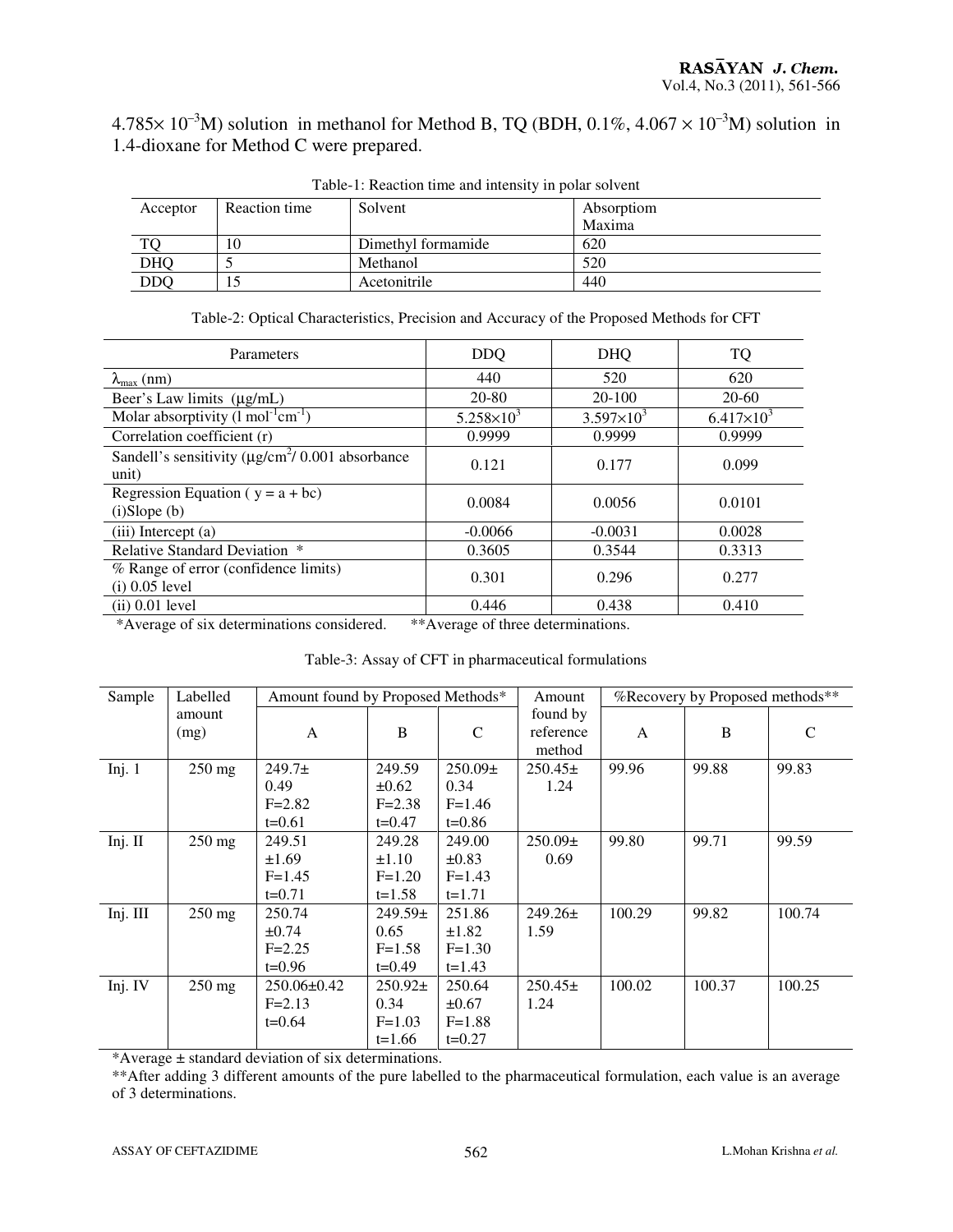## **Standard Drug Solution**

The stock solution (1mg/ml) of Ceftazidime (CTZ) was prepared by dissolving 100 mg of it initially in 10 ml of DMF, followed by dilution to 100 ml with dioxane. This stock solution was further diluted stepwise with dioxane to obtain the working standard solution of concentration of of 200  $\mu$ g/ml (Method A and C), 400 µg/ml (Method B).



Fig.-1: Absorption spectra of the CFT-DDQ system  $(\bullet \bullet)$  and reagent blank vs. chloroform (o-o) (concentration of DDQ:  $3.52 \times 10^{-4}$  M)



Fig.-2: Absorption spectra of the CFT-DHQ system (♦♦) and reagent blank vs. chloroform (o-o). (concentration of DHQ:  $4.78 \times 10^{-4}$  M)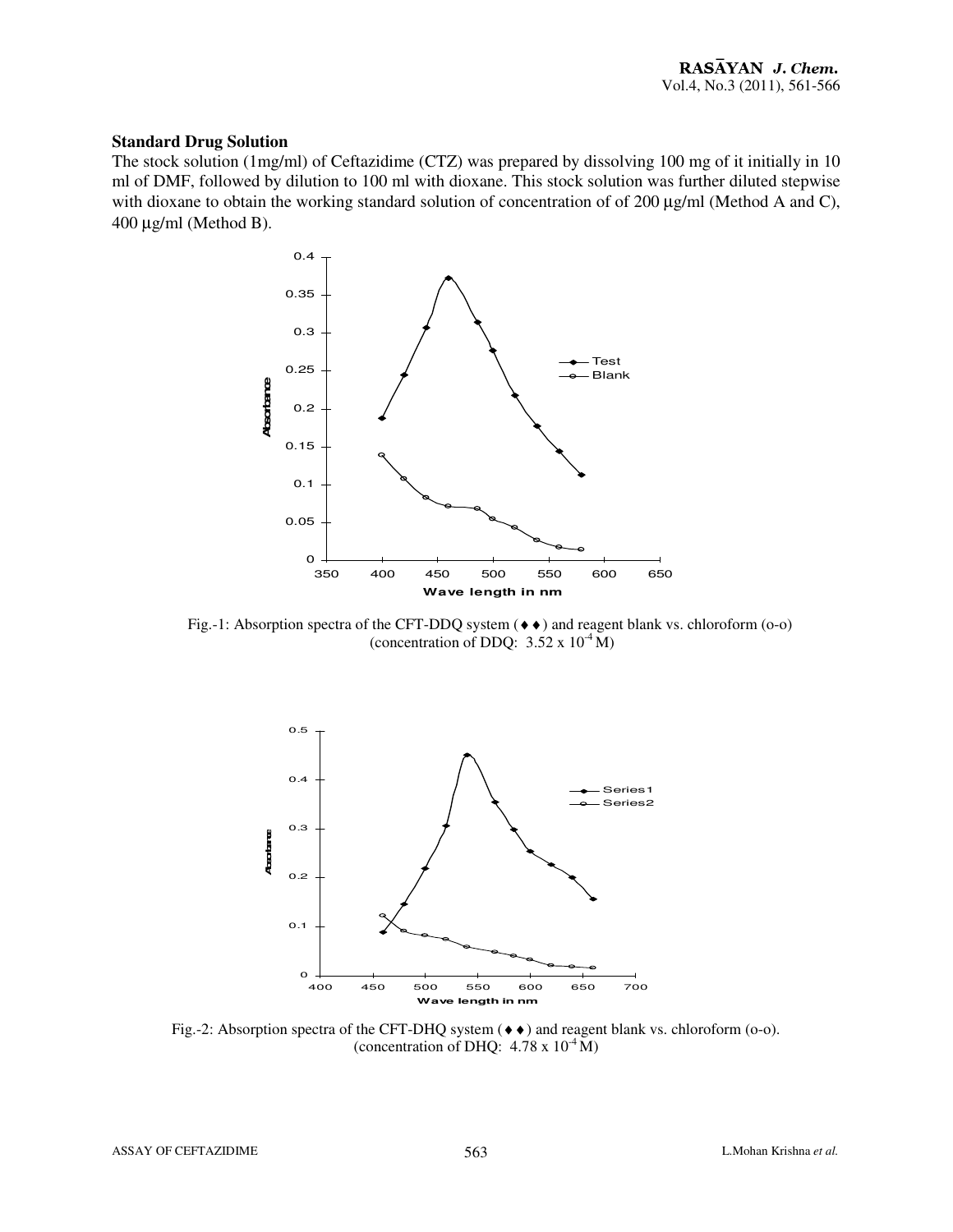

Fig.-3: Absorption spectra of the CFT-TO system  $(\bullet \bullet)$  and reagent blank vs. chloroform (o-o). (concentration of TQ:  $8.18 \times 10^{-4}$  M)

## **Recommended Procedures For Bulk Samples**

**Method A:** Aliquots of standard drug CTZ solution (1.0-3.0 mL, 200  $\mu$ g/mL) were delivered into 10 mL graduated tubes. Then 2mL of  $(4.4 \times 10^{-3} M)$  DDO in acetonitrile was added and kept aside for 15 min. The volume was made upto 10 mL with acetonitrile and read at 440 nm against reagent blank during the stability period (15-60min). The amount of drug present was computed from the appropriate calibration curve

**Method B:** Aliquots of standard drug CTZ solution (0.5 – 2.5 mL, 400 µg/mL), was transferred into 10mL-graduated tubes. 2.0 mL of  $(4.785 \times 10^{-3} M)$  DHQ was added and kept aside for 5 min. Then the volumes of the contents were made upto 10 mL with methanol and read at 520 nm for CTZ against a reagent blank within 30 min. The amount of drug was computed from the appropriate calibration curve.

Method C: Aliquots of standard drug CTZ solution  $(1.0 - 3.0 \text{ mL}, 200 \text{ µg/mL})$  in dioxan were delivered into 10 ml graduated tubes. Two mL of  $(4.067 \times 10^{-3} M)$  TQ in 1, 4-dioxan, followed by dioxan was added for bringing the volume to 7 mL. The final volume was brought to 10 mL with dimethyl formamide and the absorbance was measured against a reagent blank at 620 nm for CTZ within the stability period (15-60min). The amount of the drug present was computed from the appropriate calibration graph.

## **For Pharmaceutical Formulations**

An accurately weighed amount of injection powder equivalent to 100 mg of CTZ was dissolved in 10 ml of DMF, followed by dilution to 100 ml with dioxane. The working standard solution of CTZ of required strength prepared by further dilution of the stock solution of CTZ with required solvent in the respective method and analyzed under procedure described for bulk samples.

# **RESULTS AND DISCUSSION**

The optimum conditions for the colour development of method were established by varying the parameters one at a time in each method, keeping the others fixed and observing the effect produced on the absorbance of the coloured species.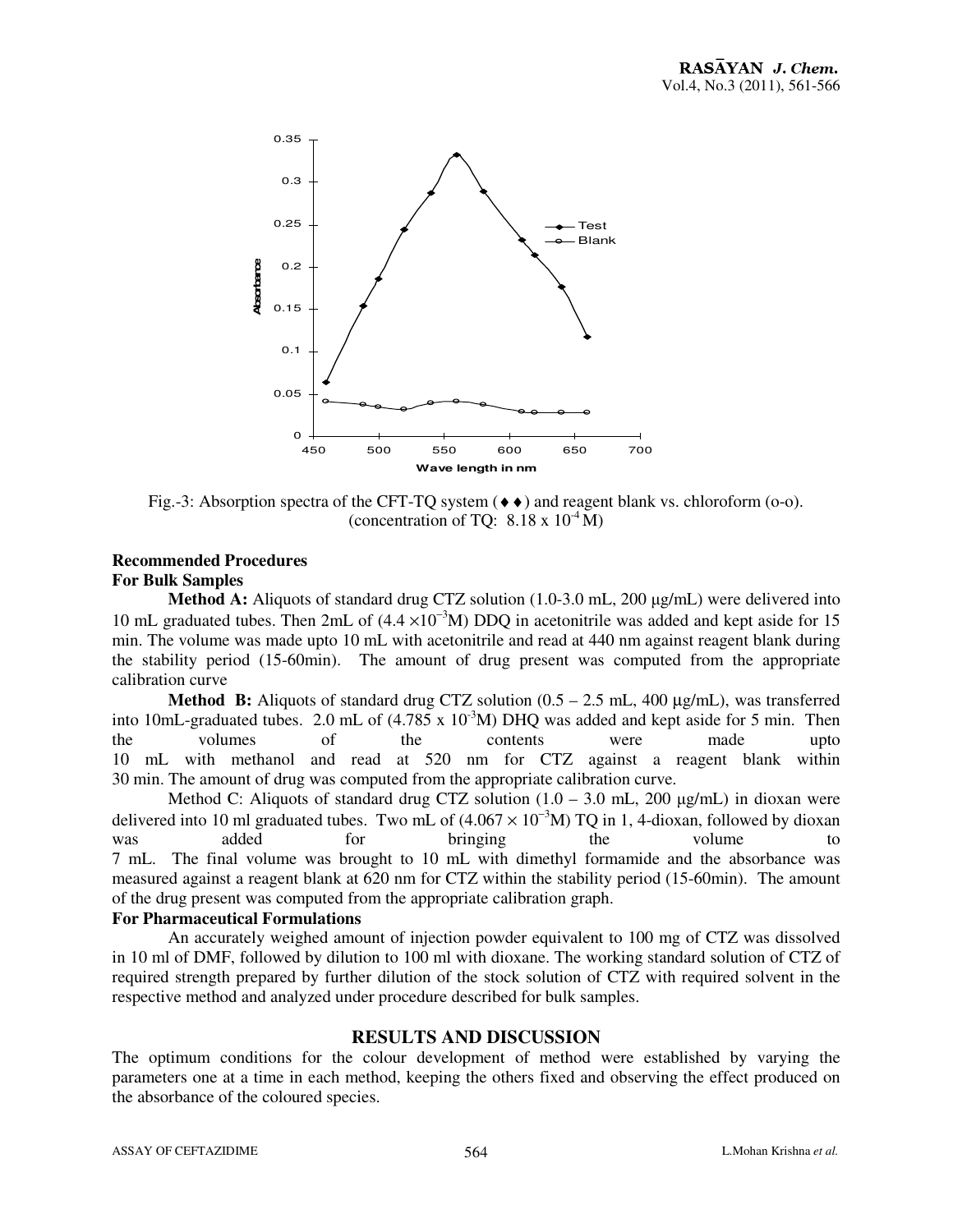The optical characteristics such as Beer's law limits, molar absorptivity for each method are given in Table 2. The precision of each method was found by measuring absorbances of six replicate samples containing known amounts of drug and the results obtained are incorporated in Table 2. Regression analysis using the method of least squares was made to evaluate the slope (b), intercept (a) and correlation coefficient (r) for each method and are presented in Table 2. The accuracy of each method was ascertained by comparing the results by proposed and reference methods (UV) statistically (Table 3). This comparison shows that there is no significant difference between the results of proposed methods and those of the reference ones. The similarity of the results is obvious evidence that during the application of these methods, the additives and excipients that are usually present in tablets do not interfere in the assay of proposed methods. As an additional check of accuracy of the proposed methods, recovery experiments were performed by adding a fixed amount of the drug to the preanalysed formulations. The amount of drug found, the % recovery was calculated in the usual way.

# **Chemistry**

The interaction of any of the investigated compounds with poly halo and polycyanoquinone  $\pi$ acceptors in nonpolar solvents was found to produce colored charge-transfer complexes with low molecular absorptivity values. In polar solvents such acetonitrile or methanol, complete electron transfer from donor to the acceptor moiety takes place with formations of intensely colored radical ions with higher molar absporptivity values according to the following scheme.

$$
D^{\cdot} + A \rightarrow (D - A)^{\text{Polar solvent}} \rightarrow A^{-} \cdot + D^{+}
$$

The dissociation of the D-A Complex is promoted by the high ionizing power of the acetonitrile and the resulting bands of the named drugs with acceptors are similar to the maxima of radical anions of the acceptors obtained by the iodide reduction method.

Acetonitrile was considered an ideal solvent as it afforded maximum sensitivity yield of radical anions in addition to its high solvating power of the reagents. Methanol gave maximum sensitivity in case of DDQ and DMF gave maximum sensitivity in case of TQ. The interaction of CTZ with TQ, DHQ, DDQ, gave a colored chromogens with a strong absorption maxima in different solvents given in Table-1

## **CONCLUSIONS**

The proposed methods are applicable for the assay of drug (CTZ) and have the advantage of wider range under Beer's law limits. The decreasing order of sensitivity and  $\lambda_{\text{max}}$  among the proposed methods are C>B>A respectively. The proposed methods are simple, selective and can be used in the routine determination of CTZ in bulk samples and formulations with reasonable precision and accuracy.

## **REFERENCES**

- 1. K.Arun, C.Saravanan, R.Balachandar, M.V.Kumuthavalli, Jayakar, *B.J. of Chem. and Pharm.Res.,* **2(1),** 424(2010).
- 2. Fang Ting-Ting,Sha Ou, *Shiyanshi Guangpu*, **27(2)**, 630(2010).
- 3. Moreno Andreia de Haro, Salgado Herida Regina Nunes, *J. of AOAC Int.,* **92(3),** 820(2009).
- 4. Moreno Andreia de Haro, Salgado Herida Regina Nunes, *Anal. Letters*, **41(12),** 2143(2008).
- 5. Hesham Salem, Badr El-Din Khalid M,Saleh Gamal A, Kheir Afaf Aboul, *Bull.of the Fac. of Pharm.,* **44(1)**, 215(2006).
- 6. Moreno Andreia de Haro, Salgado Herida Regina Nunes,*J. of AOAC Int*., **92(3),** 820(2009).
- 7. B. H. M. Mruthyunjayaswamy, Hiremath Basavaraj , S. M. Malipatail, S. Appala Raju , *Asian J. of Chem*., **19(5)**, 3770(2007).
- 8. J. Jane, E.V.S.Subrahmanyam , D.Sathyanarayana , *Asian J. of Chem.,* **18(1),** 721(2005).
- 9. A.S.Amin, H. M .Khallil, H. M .Saleh,*Scientia Pharmaceutica*, **69(2)**, 143(2001).
- 10. M .E Walily Abdel Fattah, F. Abdel Kader Gazy Azza, Belal Saied, F. Khamis Essam,*Spectroscopy Letters*, **33(6)**, 931(2000).
- 11. Y. S .El-Saharty,*Bulletin of the Fac. of Pharm.,* **38(1),** 1(2000).